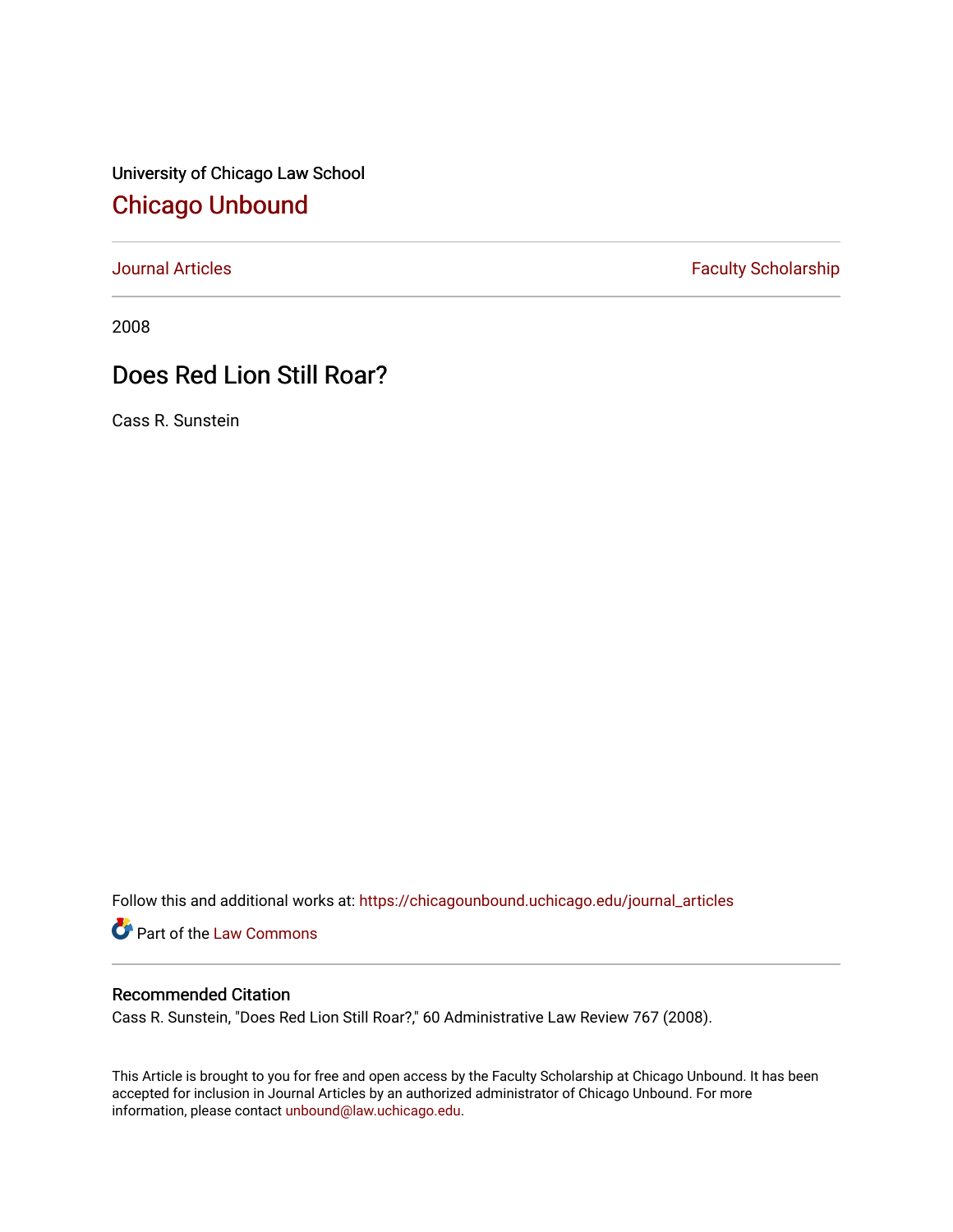# **SYMPOSIUM**

## **DOES** *RED LION* **STILL** ROAR? KEYNOTE **ADDRESS**

CASS R. SUNSTEIN\*

Wow, look at how many people are here. I'm very grateful to be here. I read the *Administrative Law Review* with too much obsessiveness. I'm a little worried about myself. Especially when I'm teaching administrative law, my printer is printing out articles from the *Administrative Law Review* at such a rapid rate that the computer people have to come fix my computer. It's a fantastic journal. It is fantastic to be here and, wow, what a topic you have. And what a time to have this topic.

I have a few epigraphs for you, if you'll permit. The first is from Google: "No one can read all the news that's published every day, so why not set up your page to show you the stories that best represent your interests?"' So says Google.

The second is from philosopher and educator John Dewey:

Majority rule, just as majority rule, is as foolish as its critics charge it with being. But it never is *merely* majority rule.... The important consideration is that opportunity be given that idea to spread and to become the possession of the multitude **....** The essential need **...** is the improvement of the methods and conditions of debate, discussion and persuasion. That is *the* problem of the public. $<sup>2</sup>$ </sup>

The third of my four epigraphs is my favorite, I confess. It's from philosopher Immanuel Kant. Kant writes: "One must take men as they are, they tell us, and not as the world's uninformed pedants or good-natured dreamers fancy that they ought to be. But 'as they are' ought to read, 'as

<sup>\*</sup> Felix Frankfurter Professor of Law, Harvard University.

<sup>1.</sup> About Google News, http://news.google.com/intl/en\_us/about google\_news.html (last visited Oct. 10, 2008).

<sup>2.</sup> JoHN DEWEY, THE **PUBLIC AND ITS** PROBLEMS 207-08 (The Swallow Press Inc. 1954) (1927).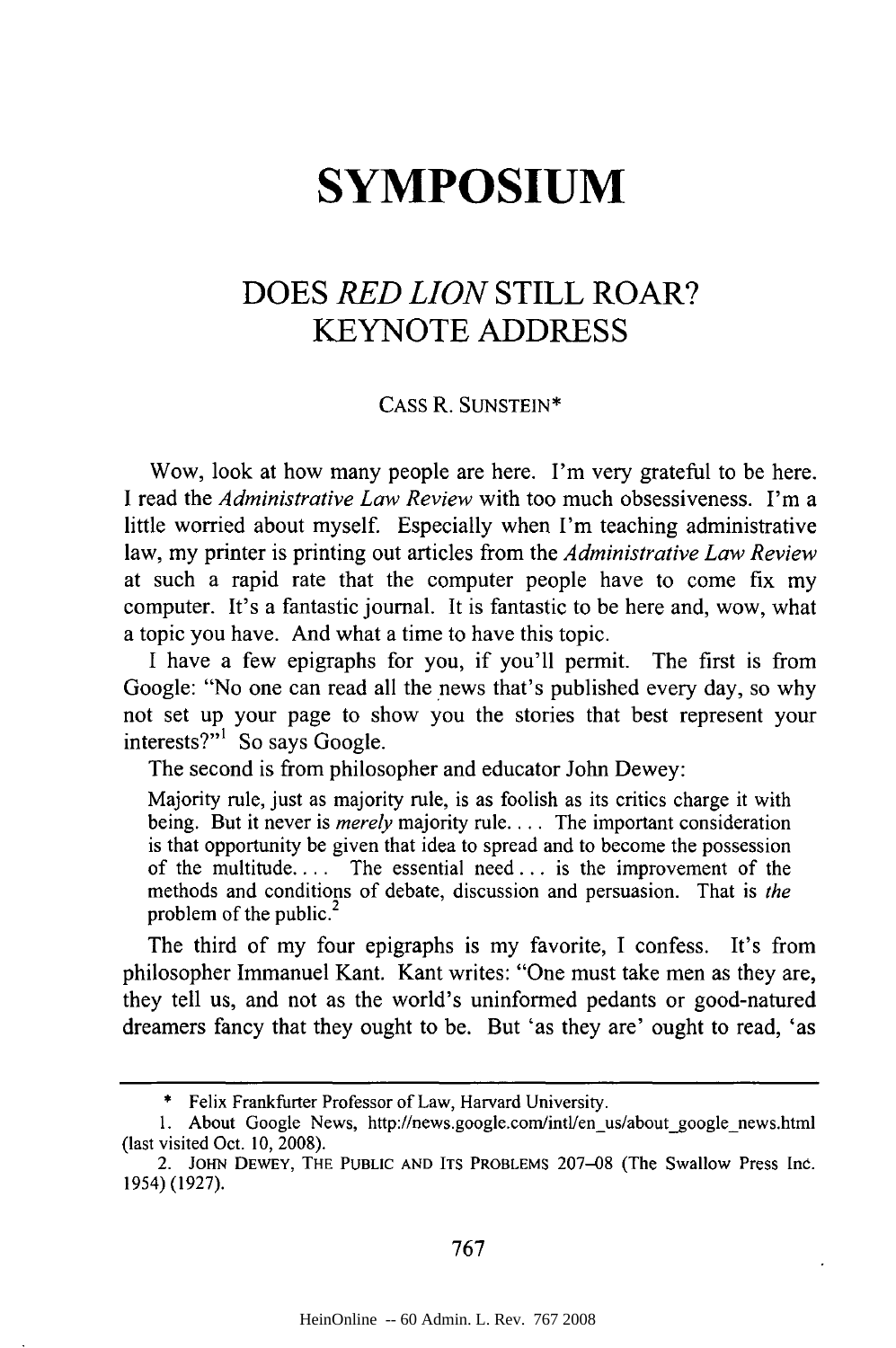we have *made them'. .* . In this way, the prophecy of the supposedly clever statesmen is fulfilled."<sup>3</sup> I'm going to try to bring Kant's statement to bear on *Red Lion* today.4

The last epigraph of the four is from *Red Lion:*

It is the purpose of the First Amendment to preserve an uninhibited marketplace of ideas in which truth will ultimately prevail .... It is the right of the public to receive suitable access to social, political, esthetic, moral, and other ideas and experiences which is crucial here. That right may not constitutionally be abridged either by Congress or by the FCC.

To get at this topic, at Google's plea for the news that best represents your interests, and at the tension between that and Kant's suggestion—that men "as they are" is men as social practices make them-I want to tell you about two empirical studies with which I have recently been involved.

One came from Colorado.<sup>6</sup> We asked people from Boulder, Colorado, together (about thirty of them) to talk about three of the great issues of the day: climate change, affirmative action policies, and same-sex civil unions. We chose Boulder on purpose—it's a liberal place. We wanted to get liberals talking to liberals; we had a little filter to make sure that we got liberals. We expected we would do that just by geography, but we asked the people a few questions, one of which was, "What do you think of Vice President Cheney?" If the people in Boulder said "he's great," they were cordially excused from the experiment. We asked the people in Boulder to record their views on these three issues privately and anonymously, then to speak together for about fifteen minutes. Then, if they could, we asked them to reach a verdict in groups of five or six, and then, after they had spoken together as a little group, to record their views privately and anonymously.

Unbeknownst to the people in Boulder, we were doing, at the same time, the exact same experiment in Colorado Springs. Most Coloradans probably know that Colorado Springs is Republican territory, with an overwhelming pro-Bush vote. We similarly asked the Colorado Springs people if they liked Vice President Cheney, and they almost all said yes. One or two said "I'm not so sure," and they were excused from the experiment. So we had conservatives in Colorado Springs, and we did the exact same thing. We had the same three stages: private anonymous statements of view; public deliberation to reach a verdict, if they could; and then private anonymous postdeliberation statements of view.

<sup>3.</sup> **IMMANUEL KANT,** *The Contest of Faculties, in* POLITICAL WRITINGs 176, 178 (Hans Reiss ed., H. B. Nisbet trans., 2d ed., Cambridge Univ. Press 1991).

<sup>4.</sup> Red Lion Broad. Co. v. FCC, 395 U.S. 367 (1969).

*<sup>5.</sup> Id.* at 390.

<sup>6.</sup> To read the study in its entirety, see David Schkade, Cass R. Sunstein & Reid Hastie, *What Happened on Deliberation Day?,* 95 **CAL.** L. REv. 915 (2007).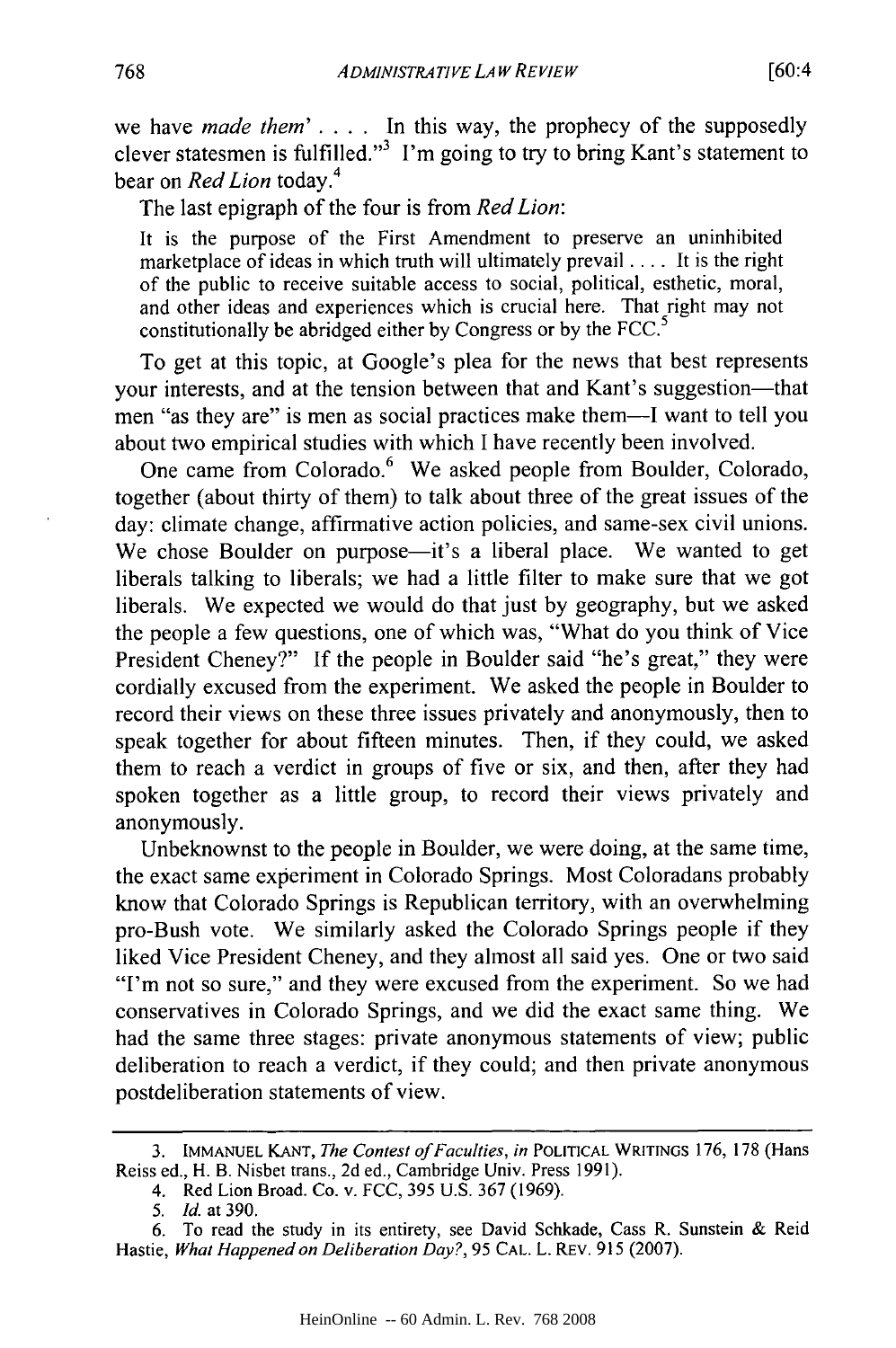We were interested in seeing what happens if like-minded people talk to one another. What are the effects of a period of discussion on private anonymous statements of view? That was our question.

Here's what we got: three things happened. First, the people in Boulder liked an international climate change agreement before they talked with one another. After they talked with one another, they *adored* an international agreement to control climate change. Before they talked to each other, most people in Colorado Springs didn't much like affirmative action. After they talked to each other, the people in Colorado Springs *despised* affirmative action programs (and if not, they thought they should be eliminated immediately). For just about all three of our issues, that is, six issue discussions, the conservatives in Colorado Springs became more extreme in their private anonymous statements of view; the liberals in Boulder got more extreme also. Extremism was our first finding.

The second finding was that, while all of the Boulder people were liberal, they had diversity of view on these three issues. Some of the people in Boulder thought climate change was speculative and that maybe we shouldn't spend the resources to have an international agreement. Some of the people in Colorado Springs—and I have seen the tapes, they're intriguing, as I'm sure you can imagine-thought that same-sex civil unions are fine and are part of what freedom permits. They struggled with their fellow Cheney supporters on exactly that issue.

After fifteen minutes of deliberation, the diversity in the private anonymous statements of view within Boulder was squelched. The participants came in line with one another, both in Boulder and Colorado Springs. They came in line, not in their public statements, I'm emphasizing, but in their private anonymous statements of view. Thus, sorting people into like-minded groups squelched internal diversity in both places. As a result of the increase in extremism, the diversity was squelched. Initially, the people in Boulder were more than a little to the left, as it happens, and the people in Colorado Springs were more than a little to the right, as it happens. But as they talked, the gap widened. They started to operate in something like different political universes.

That is the first of the two sets of studies I want to tell you about. This is an experiment I've just described involving ordinary citizens. The second study addresses the second question: Does this apply in the real world?

Well, for the past few years, I have been involved in creating a study of real-world behavior of the equivalent of Boulder and Colorado Springs in a very unlikely place: the federal Judiciary.<sup>7</sup> What we've done is collected

<sup>7.</sup> **CASS SUNSTEIN ET AL.,** ARE **JUDGES** POLITICAL? **AN** EMPIRICAL **ANALYSIS** OF THE FEDERAL **JUDICIARY (2006).**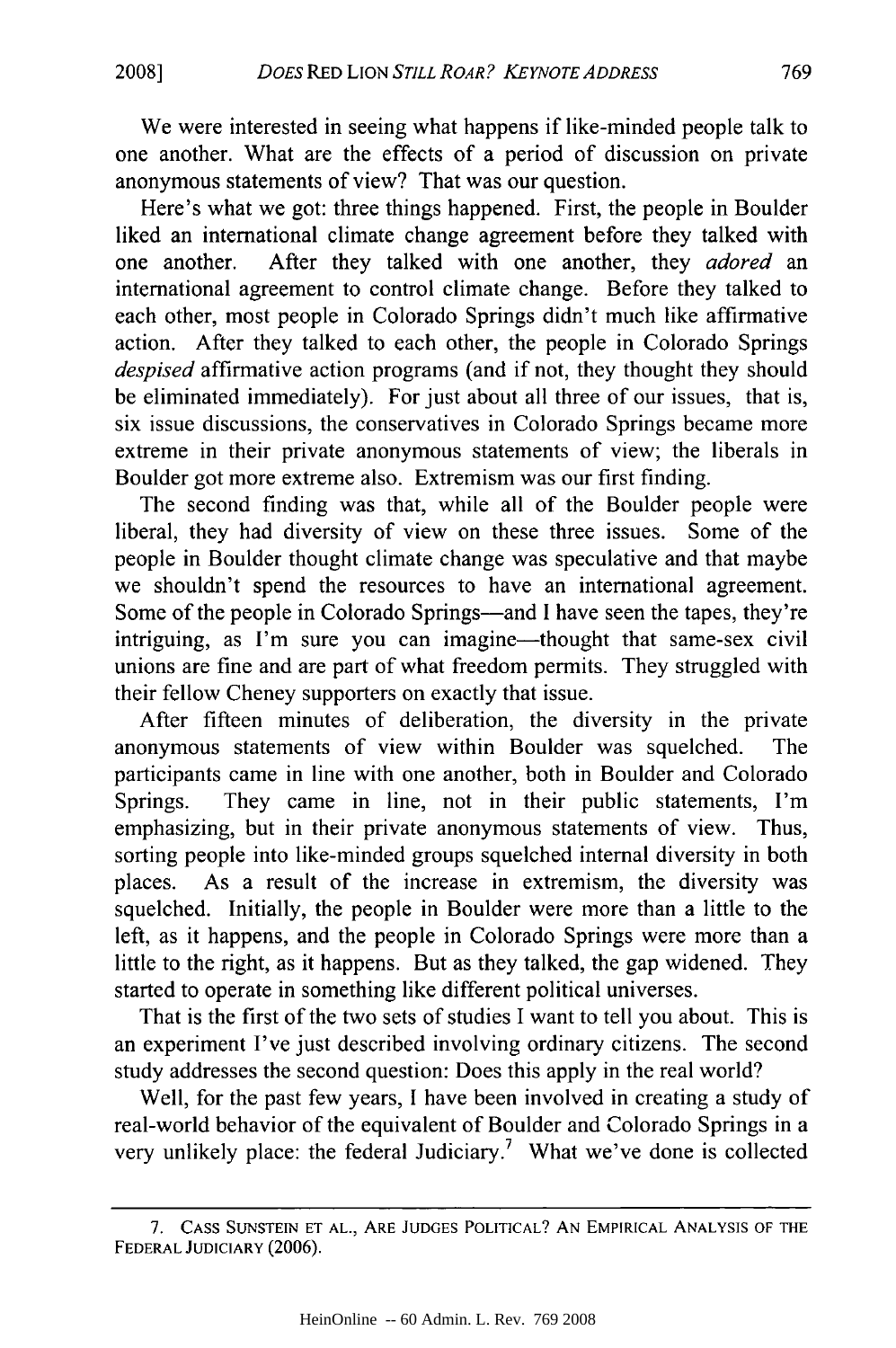about 30,000 federal judicial votes. So if you see University of Chicago Law School graduates walking around Washington with glazed eyes, it's because they have been reading thousands of courts of appeals opinions, and have been coding them for liberalness or conservativeness. What has happened for many, many decades is the United States has conducted a tremendous natural experiment which is not so unlike the artificial one in Colorado. We have on our courts of appeals many panels that consist of Clinton-Clinton-Clinton appointees (D-D-D panels). We also have panels that are Bush-Reagan-Reagan panels. Because those panels are complemented by more mixed panels, such as Bush-Clinton-Clinton or Reagan-Reagan-Carter, we can see with the sheer number of decisions how judges vote, in terms of liberalness or conservativeness, depending on how many fellow Republican or fellow Democratic appointees are on the panel. We have done this coding in a ton of administrative law cases, as well as in many cases involving abortion, affirmative action, sex discrimination, campaign finance, and environmental law-a very long list.

Here is the finding I want to emphasize: There is a statistically significant difference between the overall liberal voting rate of Democratic and Republican appointees. It's about 12%. Democratic appointees in ideologically contested cases vote liberal 52% of the time. Republican appointees vote liberal about 40% of the time. That 12% difference is significant, but not massive. It approximately doubles when we compare Democratic liberal voting on D-D-D panels to Republican conservative voting on R-R-R panels. So the ideological differences on mixed panels explode once we look at how federal judges vote on R-R-R panels or D-D-D panels.

The Colorado study and the judges study are studies in group polarization, where the group polarization phenomenon-bearing, I'm going to try to suggest, on the Fairness Doctrine-suggests that if you sort like-minded people, or if they sort themselves, into groups that are limited to themselves, they will typically end up in a more extreme position in line with their predeliberation tendencies. We know, for example, that if people in France are skeptical of the United States and its intentions, after they talk to one another, boy, are they going to be negative about the United States and its intentions with respect to foreign aid. We have every reason to believe that different positions on the Iraq war will polarize, just as the climate change positions do. If you have a bunch of McCain people thinking the surge is working, after talking together, gosh, is the surge working. If you have a bunch of Obama people skeptical of the success of recent developments, after they talk with one another, they think it is getting more and more disastrous.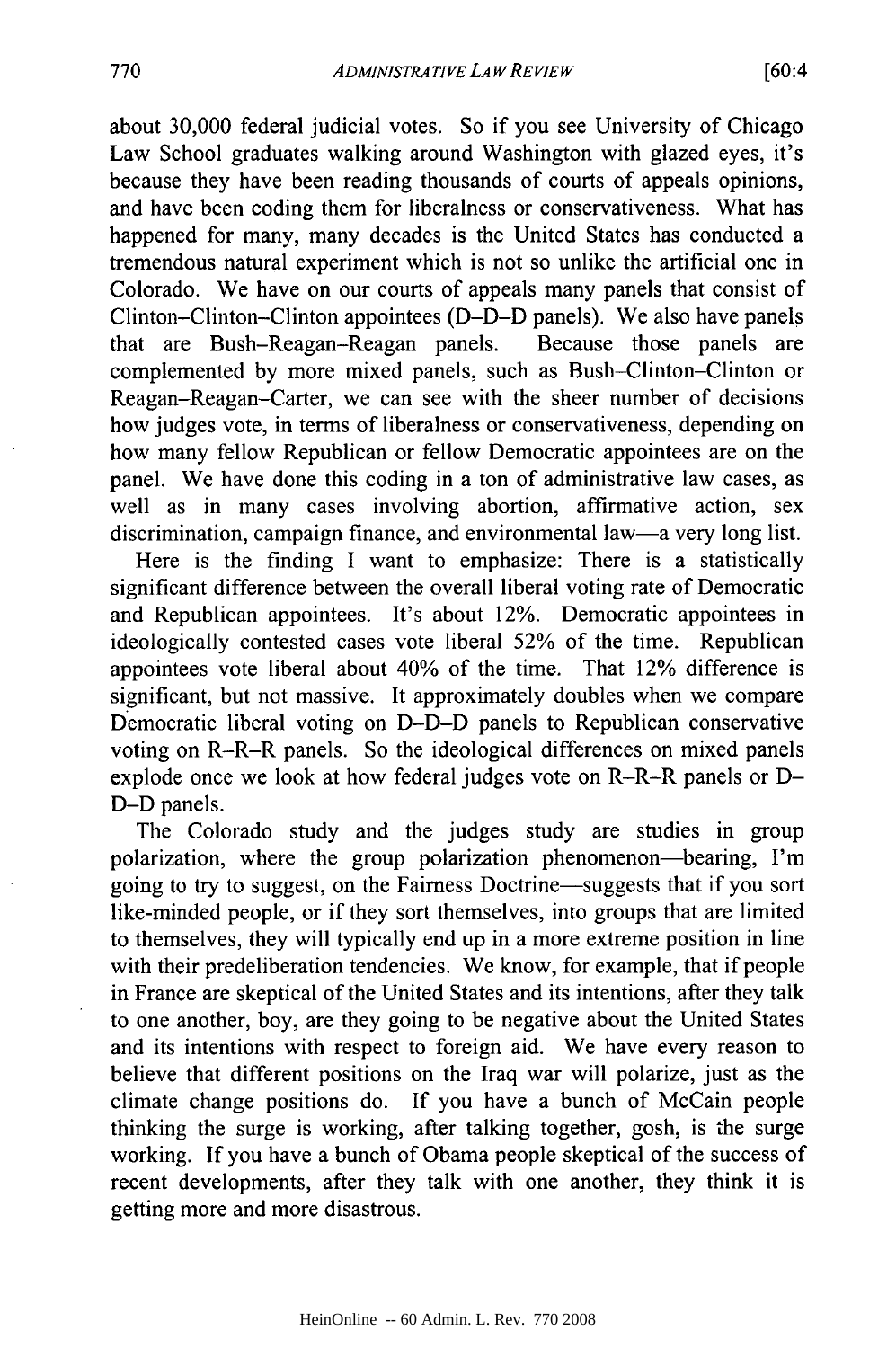**2008]**

What I'm going to try to connect this group polarization finding with is what I'm going to call the positive or affirmative side of the First Amendment. If there is any single point that comes out of this, it should be the difficulties and complexities in the system of self-sorting that *Red Lion's* demise has helped unleash on the country. That is, there is a relationship between self-sorting on the one hand, and the positive conception of the First Amendment from which you can link in a kind of straight line: James Madison, Louis Brandeis, *Red Lion,* and Justice Breyer. This kind of straight line links those four points to what I'm calling the positive side of the First Amendment.

The two things that the positive side of the First Amendment celebrates are, first, the value of unchosen, unanticipated encounter with ideas and experiences that you would never have selected in advance, and, second, the value of shared experiences, especially in a society with our level of diversity. As I look around the room, you know, there is a great deal of diversity here. And if you magnify this level of diversity to the United States, it is overwhelming. That is one of our glories, really. And there is a lot of importance in a heterogeneous society of having shared experiences rather than uniquely held experiences sorted by different social groups. So the two themes are the unchosen, unanticipated encounter-serendipityand the shared experience.

I want to bring those *Red Lion* or Madisonian values in great tension with what is being celebrated today, in the *post-Red Lion* era, namely the ability to create an informational or communication universe of your own choosing, sometimes described as the "Daily Me." The idea is that each of us can construct—many of us do construct, with the help of the Internet or with the sheer number of other options-a political universe that is limited to topics and ideas that please or interest us. That, I'm saying, is *aproblem* from the standpoint of the First Amendment and not a solution. And *Red Lion* points the way toward recognizing why exactly it is a problem.

*Red Lion* is a culmination of a tradition which I suggest is best and most early located (in terms of constitutional doctrine) in the public forum doctrine. Every tyrant knows that an important way to self-insulate from challenge is not merely to censor disagreeable opinions, but also to close off those arenas in which political expression typically occurs. Accordingly, streets and parks in Cuba, China, and the former Soviet Union were not domains for expressive activity. Instead they were sharply controlled. In a very early case inaugurating the tradition of which I'm speaking in constitutional doctrine, the Court said, "Wherever the title of streets and parks may rest, they have immemorially been held in trust for the use of the public and.., have been used for purposes of assembly, communicating thoughts between citizens, and discussing public questions.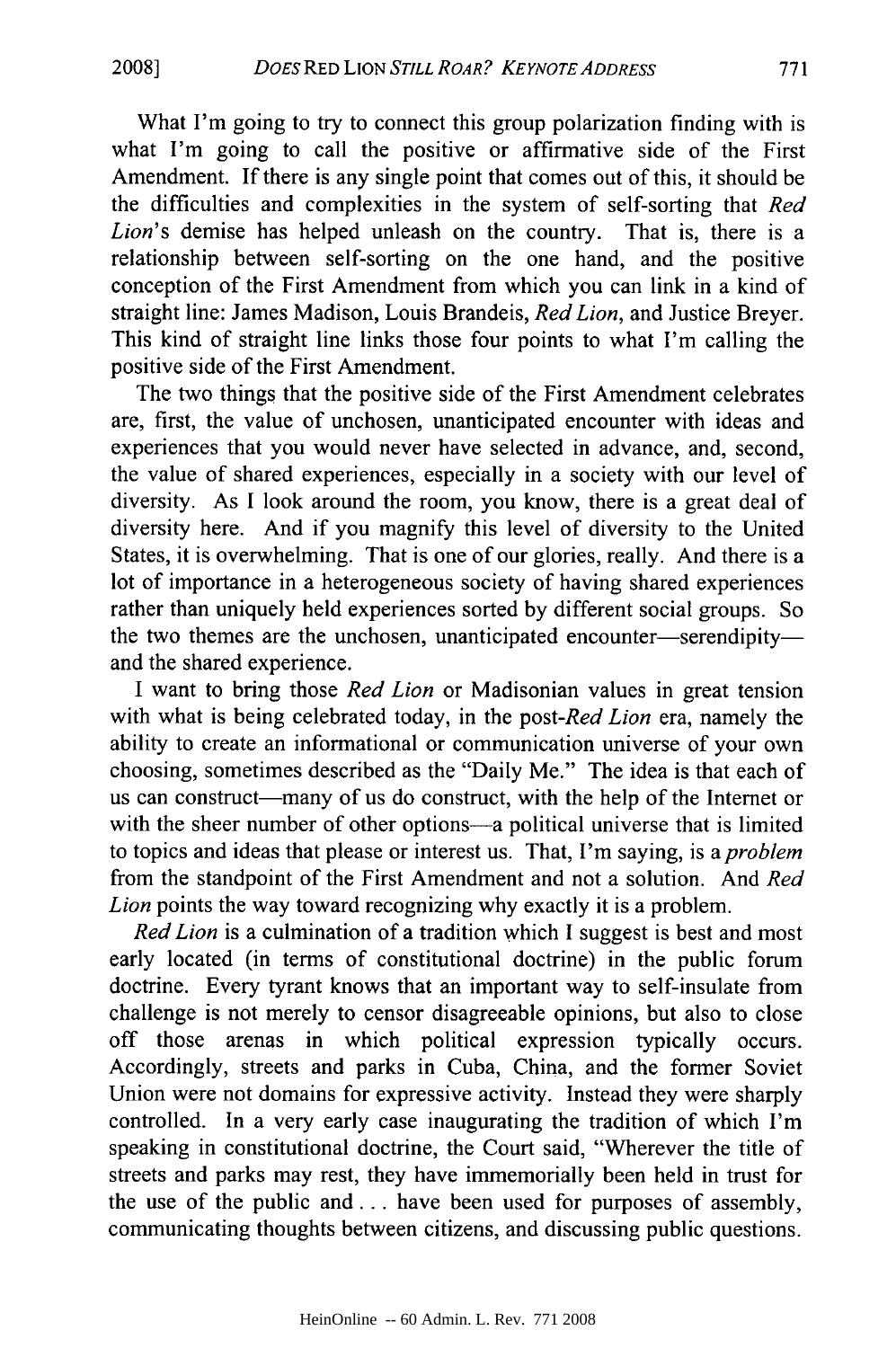[60:4

Such use of the streets and public places has, from ancient times, been a part of the privileges, immunities, rights, and liberties of citizens."<sup>8</sup>

Now, let's pause for a little bit over what the public forum doctrine is doing exactly. For one thing, it seems to be imposing on taxpayers an obligation to provide some sort of economic support. In that sense it is a positive right, rather than a right against censorship. At the same time, the public forum doctrine seems to serve three functions. First, it allows a protestor who has a beef against, let's say, the government, an educational institution, or a company, to get some kind of access to the institution against which the protest is being made. It is very difficult, so long as the streets and parks are open, for the object of the protest to self-segregate against the protestor-just because of the importance and salience of streets and parks in American society, traditionally.

The second thing the public forum doctrine does is to allow protestors to get access, not just to the object of their protest, but also to a heterogeneous public, some members of which will see the protest while they walk down the street. So for those who live where I lived in Chicago, at least at some points over the last few years, using the streets ensures encounters with someone who has an objection to something. And this means that the objector has access to a group of people who can potentially be in the protest movement if they can see a situation that may trigger interest.

The third thing the public forum doctrine does, I think, is the most interesting. It imposes on each of us, not exactly a legal responsibility, but something like a civic responsibility to see our fellow citizens when they are disturbed or suffering and different from us, even if we would (in our desire for comfort and peace) want not to be exposed to that. So the street or the park, so long as it is public and so long as we are going to use it, ensures that each of us would have something like a legally unenforced duty to encounter diverse and concerned others.

Look at the nineteenth century and the three social functions I've described: the ability to get at an object of protest; the ability to reach a diverse public; and the legally unenforced responsibility. These functions were carried over in the twentieth century both by broadcasters, and to some extent, by newspapers and magazines. The broadcasters were operating under the pressure of the Fairness Doctrine; the newspapers and magazines were operating under a sense of what their democratic obligation was.

Here is what I have in mind: For most of the twentieth century, if you were watching television, and you attended to the evening news, you were going to see some topics and points of view that you would not have put in

<sup>8.</sup> Hague v. Comm. for Indus. Org., 307 U.S. 496, 515 (1939).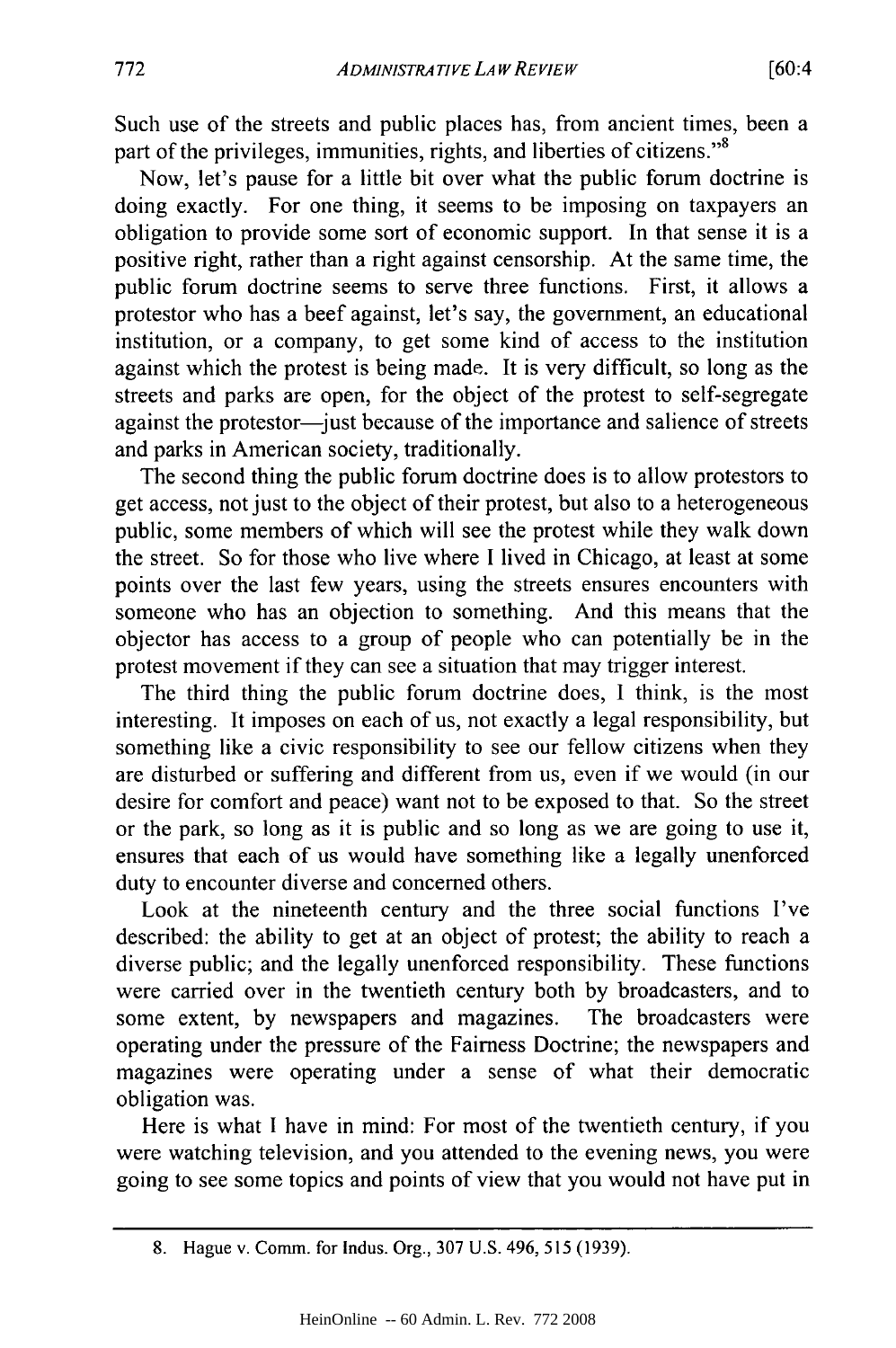your "Daily Me." The news might have involved, say, an earthquake in India or a genocide in Darfur. And that would have grabbed your attention, possibly even changed your life, though you never would have chosen it and selected it in advance.

At the same time, under the pressure of the Fairness Doctrine and civic norms for magazines and newspapers, there are going to be shared communications experiences. The headlines on the local newspaper, or the lead story in *Time* or *Newsweek,* will create something salient to so many of us at the same time. Why is this important? Well it works *against* the kinds of fragmentation that we created artificially in Colorado and that the federal Judiciary has created to some extent, just by the lottery-like nature of the composition of appellate panels.

This means that under the twentieth century general interest intermediaries—when they are working well—all of us will occasionally have access to points of view that we despise and abhor (or so we thought) and to topics that we thought didn't interest us. Broadcasters, partly under the pressure of law, partly under the pressure of the norm, have, within a few decades past, thought that this was part of their civic responsibility. Mark Fowler, President Reagan's head of the FCC, the one that helped kill the Fairness Doctrine, said television is just another appliance; it's a "toaster with pictures."<sup>9</sup> That's a colorful statement but one that disregards the historic free-speech-related purposes of television.

Now, what I want to do is suggest a close link between the public forum doctrine and its aspirations. And that conception of the First Amendment has these four historical pointers: Madison, Brandeis, *Red Lion,* and Breyer. When Madison spoke in terms of the First Amendment, he saw the basic idea in terms of democratic self-government. What made the Alien and Sedition Acts<sup>10</sup> intolerable to him was the requirement that people had to get permission from authority to get together collectively and deliberate about what their governors were doing.<sup>11</sup> This notion of a civic check on government was closely connected with the notion that a heterogeneous people would get together in their deliberative process.

Brandeis, with a very different vision of the First Amendment from his apparent jurisprudential sibling Holmes, spoke not in terms of free trade in ideas but of republican self-government, insisting that the greatest menace to liberty is an inert people.<sup>12</sup> In that statement, Brandeis suggested the

<sup>9.</sup> Peter J. Boyer, *Under Fowler, FCC Treated TVas Commerce,* N.Y. TIMES, Jan. 19, 1987, at C15.

<sup>10.</sup> An Act for the Punishment of Certain Crimes Against the United States (Sedition Act), ch. 74, 1 Stat. 596 (1798). *11. See id.* (establishing punishments for persons who conspire against the U.S.

government).

<sup>12.</sup> *See* MICHAEL **J.** SANDEL, DEMOCRACY'S DIscONTENT 79 nn.115-16 (1996)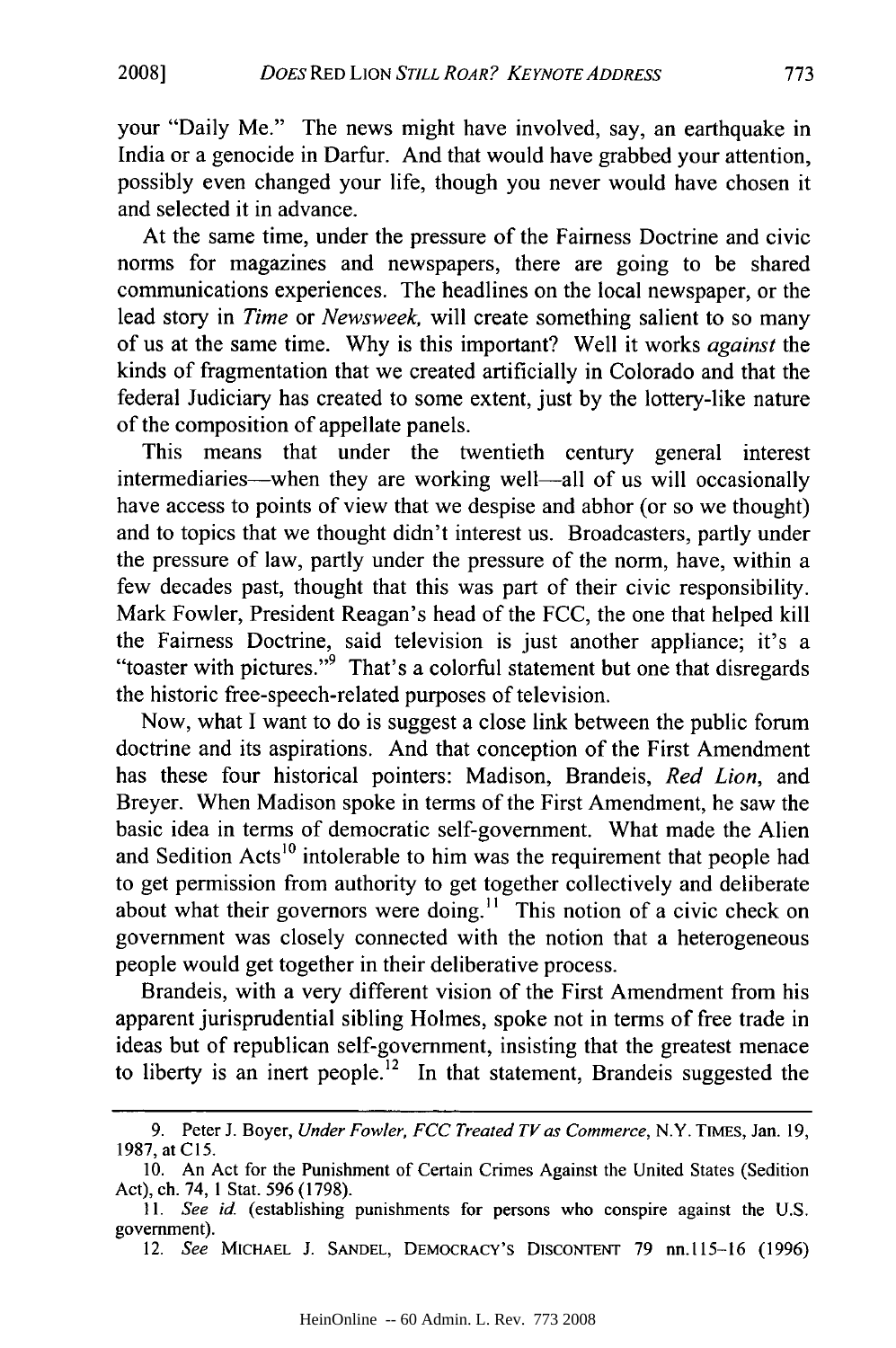positive side of the First Amendment. *Red Lion,* with its emphasis on the rights of the public—the listeners—being preeminent, not the rights of producers, signals also the importance of diversity of ideas and information.

Breyer, I think, is the only prominent spokesperson for this view on the current Court. He's right on the ball, invoking the democratic purposes of the First Amendment and noting, in his concurrence in the *Turner Broadcasting* cases from a few years back, the democratic functions of the First Amendment and how they may sometimes argue in favor of, rather than against, regulation. $^{13}$ 

I said something about group polarization. Let's just notice the relationship between that phenomenon and the emerging communications market, and then try to understand the phenomenon a little bit better. A very recent study of the blogosphere finds that the overwhelming percentage of users of the blogosphere self-sort exactly along the lines specified in the Colorado experiment. Most conservative readers read only conservative blogs; most liberal readers read only liberal blogs. That kind of self-sorting is happening every day. We know also that, in terms of linking behavior from one blog to another, there is a degree of cross-linking from liberal to conservative and vice versa. It is far less than statistical randomness would suggest. It's not a high amount, but it's there. And of the cross-linking that occurs, a very significant percentage consists of links saying "look how contemptible and ridiculous the other side is." We saw that a little bit in the exchanges in Colorado Springs and Boulder where references were made to the view of the opposing side, not in the way of "maybe we can learn something," but in the way of further discrediting the opposing view in question.

We also know that conservatives are more likely to see something if it's on Fox News, and liberals are more likely to see something if it's not. We do know that Fox News beat the networks—and I was intrigued about it during the last Republican Convention. I, personally, would have been

<sup>(</sup>indicating that while Justice Holmes believed that the ability of thoughts to permeate a market tests the truth of those thoughts, Justice Brandeis believed that free speech was as essential to republican government because "public discussion is a political duty").

<sup>13.</sup> *See* Turner Broad. Sys., Inc. v. FCC, 512 U.S. 622 (1994) (holding that the appropriate standard by which to evaluate the constitutionality of the must-carry provisions under the Cable Television Consumer Protection and Competition Act of 1992 is the intermediate level of scrutiny applicable to content-neutral restrictions that impose an incidental burden on speech); Turner Broad. Sys., Inc. v. FCC *(Turner 11),* 520 U.S. 180, 225-29 (1997) (Breyer, J., concurring in part) (concluding that Congress could reasonably believe that the Cable Television Consumer Protection and Competition Act of 1992 "will help the typical over-the-air viewer . . . more than it will hurt the typical cable subscriber" and that Justice Breyer did not "believe the First Amendment dictates a result that favors the cable viewers' interests").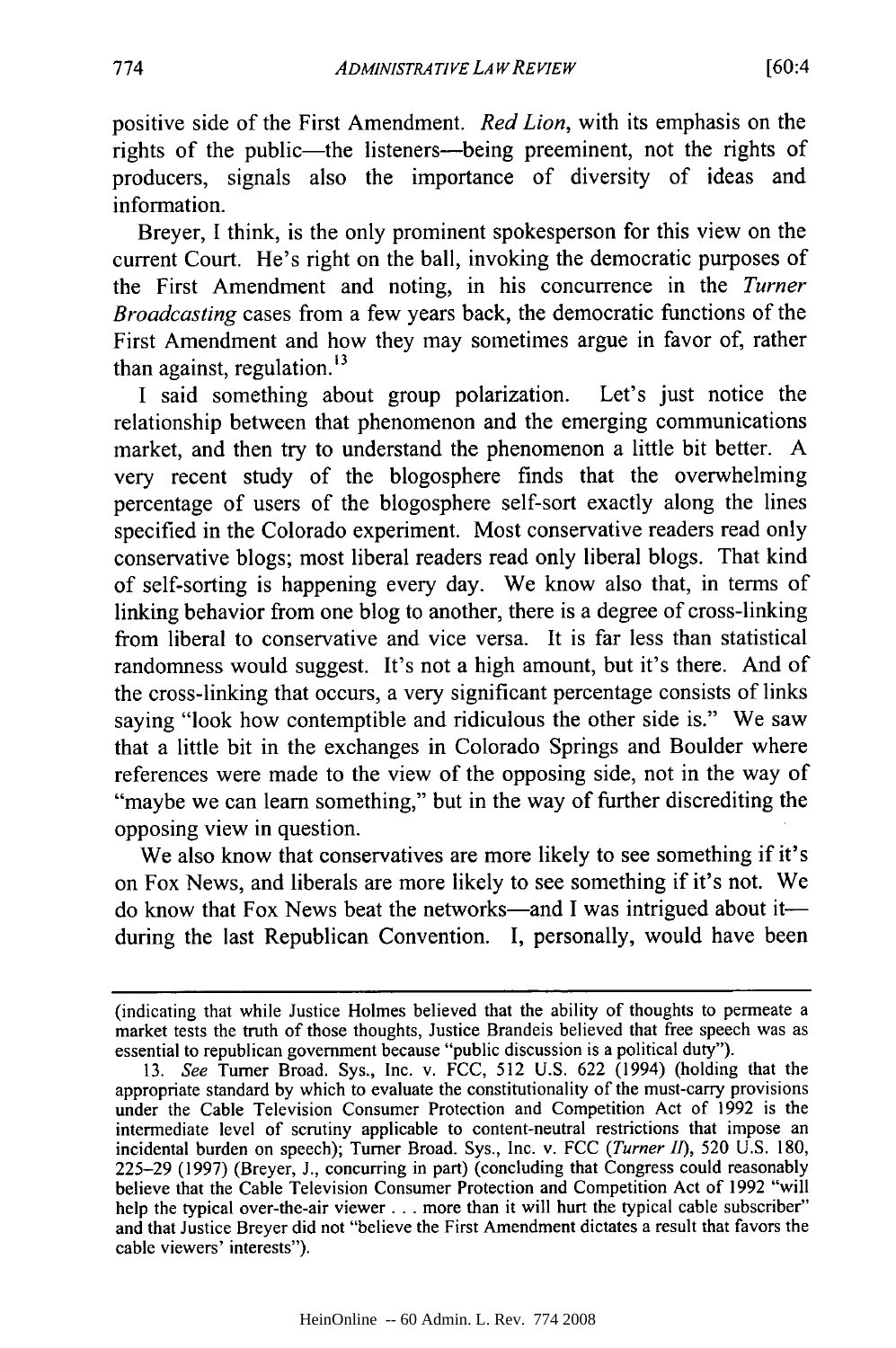more excited if Fox News had beaten the networks with respect to the Democratic Convention. The fact that they were following the Republican Convention shows the self-sorting that is the concern here from the *Red Lion* point of view.

Group polarization is an extremely robust phenomenon. It has been found in over a dozen nations. White people, who are inclined to show prejudice a fair bit (significantly, but not hugely), are inclined to show a fair bit more racial prejudice after they talk to one another. If you get white people with a degree of racism together in a small deliberating group, the racism starts to jump. If you get white people who are inclined to show only a tiny bit of racism talking to one another during a period of deliberation, the racism is squashed. It disappears because people think it is stupid, or it disappears because people think, even if they have slight racist inclinations, it is unacceptable.

This development in points of view along political lines can be found in almost every domain. If you have people who are starting to protest what they perceive as unfairness but are quiescent and skeptical about the desirability and efficacy of protest, they are like one of the Colorado groups: protest starts to dissipate as an appropriate response. If you have people who are charged up about something, a little outraged, and they think maybe something ought to be done, after they talk to one another, they are very concerned and extremely eager to do something.

Why does this happen? Why do we observe this phenomenon in so many social domains? Why is it making discussion across ideological lines in the United States occasionally difficult? There are two explanations. One you can just see physically by looking at the Colorado experiment. When the Colorado Springs people talked together about climate change, a number of arguments emerged that suggested the problem is small, China is mostly responsible for it, a little heat never hurt anybody, etc. You get a small percentage of arguments in Colorado Springs suggesting that climate change might actually hurt us and that maybe we can approach it in a way that is not economically damaging. The arguments emerged just because the group has a predisposed inclination not to worry. And if people were listening to one another, their views would shift. So information is playing a large role in the changes we observe.

But it is not only that. When I started to get my results in Colorado Springs and Boulder, I talked to a philosopher who works on animal rights about this finding. And his response was

You know, when we animal rights people get together on a Friday for a three-day meeting, we are very sensible. But by Sunday, we've lost our minds. On the Sunday of a three-day meeting, we start saying such things as, "no scientific experiment on animals ever produced useful knowledge for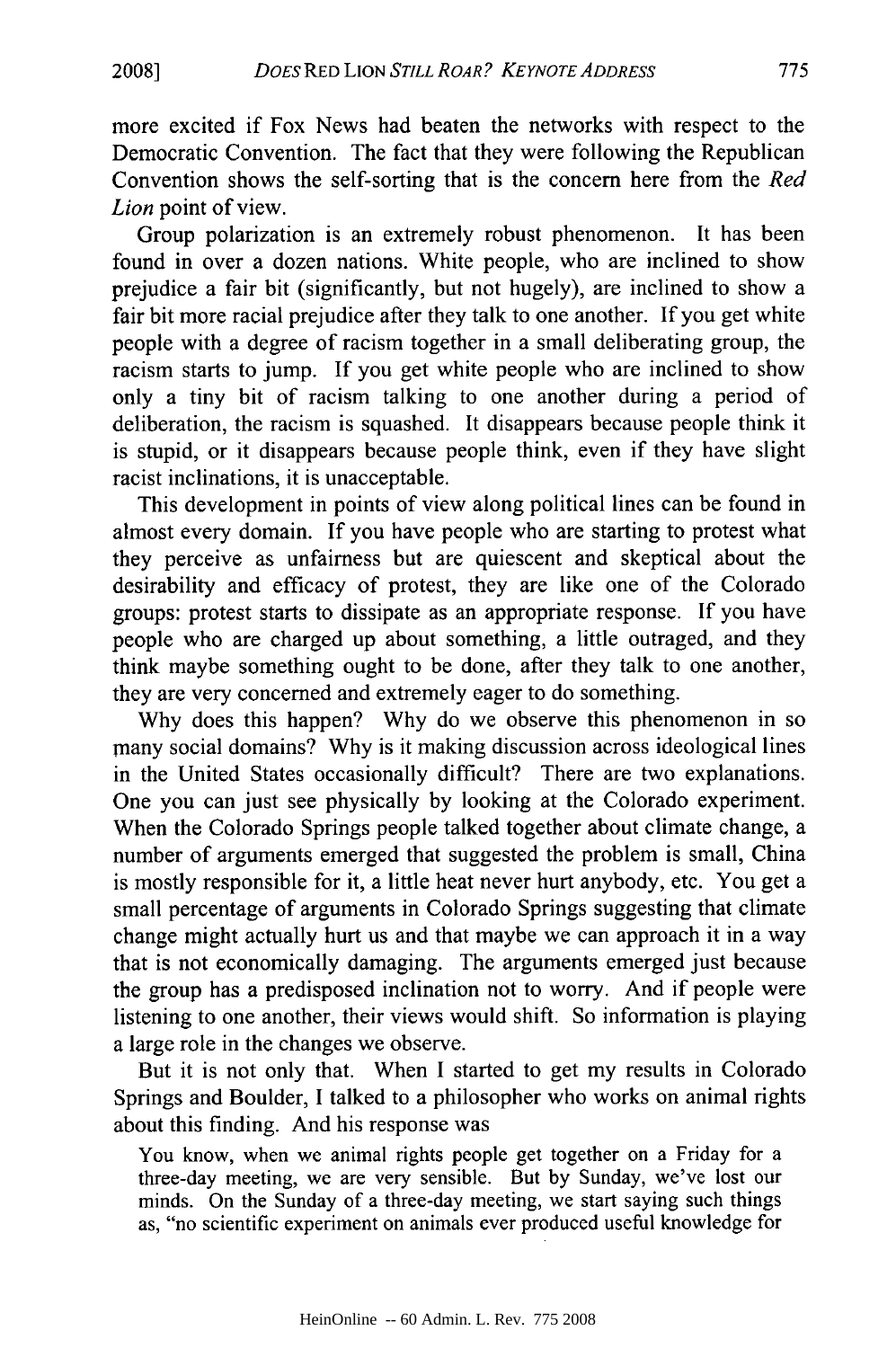human beings." We say it's never acceptable to eat animals, even if animals lived a very naturally long life and died a painless death. We start losing our perspective.

His account was not that information was exchanged within the group, as in the account I've given of Colorado Springs. It was instead something about the way people liked to present themselves and perceive themselves in groups. What he said was, "Animal rights types like to think of themselves as animal rights types." Once they find themselves surrounded by a group of people who are animal rights types, they think, "Oh, I'm a centrist." They don't like that. They move a little bit.

I can say I have seen this in the law world both at the Federalist Society and at the American Constitution Society. When you get the ACS people together, because their self-understanding is left of center, there is a little movement when they find themselves among similarly left-of-center types. And at the Federalist Society, the same thing occurs.

The two ideas, then, have to do with the exchange of information and the reputational pressure that is placed by finding yourself in a group of likeminded people. The *Red Lion* vision of the Constitution, the mixing that some federal courts of appeals panels have, works against this. It ensures a better distribution of information internally within each group so that there isn't the skewing that inclines each group to one or the other direction. It also weakens the reputational pressure that would occur, for example, when someone you know or someone in the media is interested in a point of view that is different from your own, and the person seems sane and respectable.

With respect to common experiences, I've noted that in a society as diverse as ours, it is crucial to create at least some domains in which we experience the same thing, or read the same thing, or have something like a shared narrative. This is important partly because it gives us a sense that we're engaged in a common enterprise, which many people like to have; they think it is intrinsically good. But it is also a key to helping behaviorto ensuring that when one of us is in trouble, in terms of economic disaster or something, strangers will help. I'm wondering how many of you have had a time in the last ten years where there was trouble, and a stranger showed you surprising generosity. I'm thinking of one myself. But the likelihood that that will occur jumps if people feel across lines of division that we are in it together. National holidays serve that function, at least when there is substance behind them. Martin Luther King Day has that substance still, I think. July Fourth did after 9/11. Probably it still does for most of us; the sense of history and the echo of 9/11 is probably strong enough so that July Fourth still has that sense. But shared communications experiences can do the same thing.

Here is a more particular point, a bit of data. It may be the most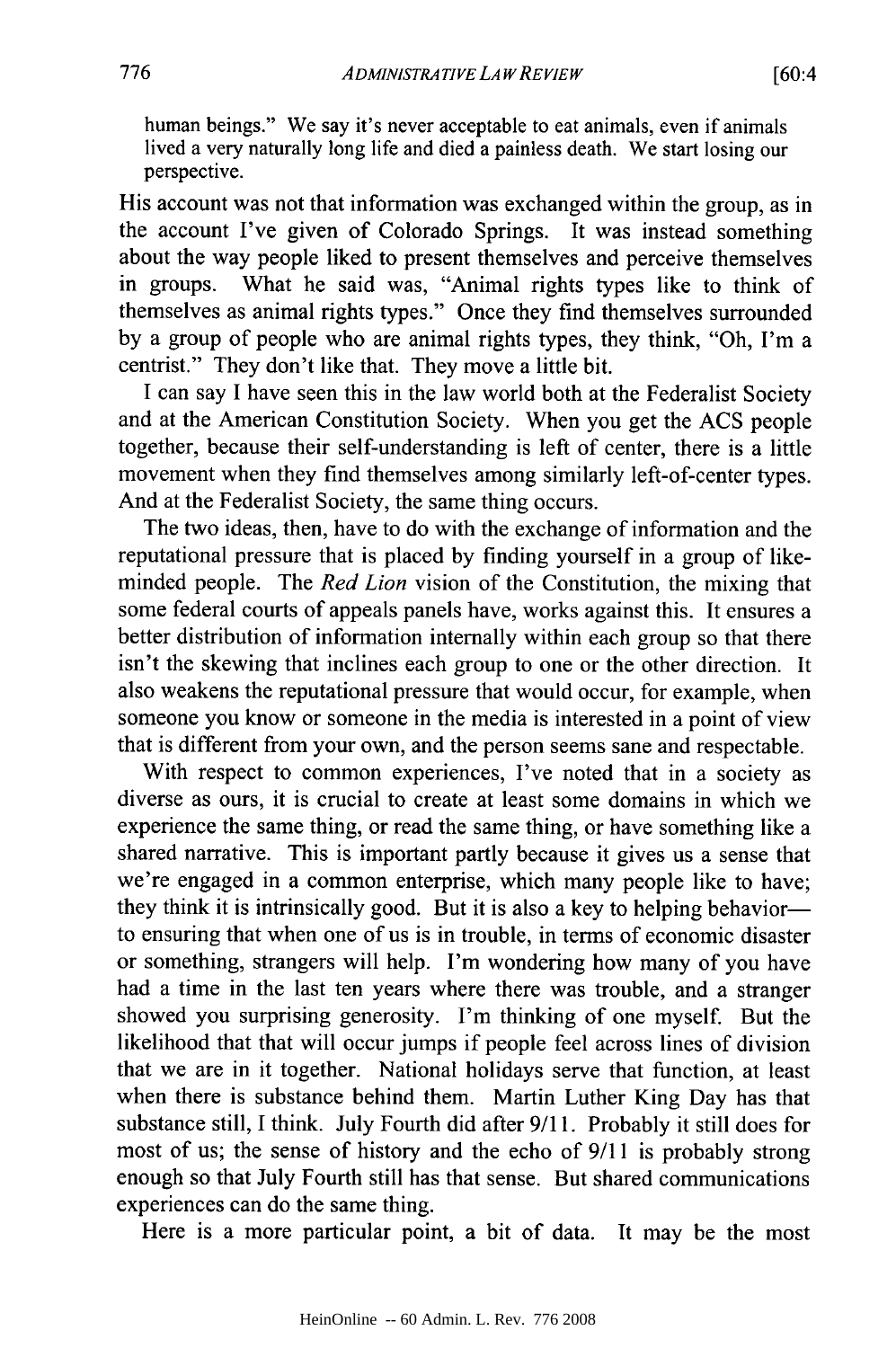memorable point of data I'm going to tell you, which is that no famine in the history of the world has ever occurred in a nation with democratic elections and a free press. In this history of the world, no nation that has freedom of the press and free elections has ever experienced a famine. Amartya Sen won the Nobel Prize in large part for that empirical finding, which has stood up over time.<sup>14</sup> It's a very counterintuitive finding because we think of famines as a matter of food shortage. Sen shows that this is true in a sense. But whether food is short, and the extent of the shortage, depends on what kind of social pressures there are to make food available. If there are democratic elections and a free press, when food shortages that are going to become famines are on the horizon, government hops to it. Something is done, either domestically or with a plea for international help. The suggestion is that whether people have food depends on what the legal system is doing. And the legal system will anticipate more and do more, so long as there is freedom.

I want to suggest that Sen's finding is a metaphor for the immense value of shared communications experiences in view of the fact that information travels. Each of us is less vulnerable than we would be, not to famine, but to a wide assortment of social ills through mechanisms that are similar to those traced by Sen. If it is the case that the *Red Lion* vision of the First Amendment disintegrates into, let's say, a fully laissez-faire conception of the First Amendment, then that shared communications experience will be endangered.

Many of those who celebrate *Red Lion's* demise note, empirically, that in a sense *Red Lion,* in its demise, has produced exactly what its critics hoped for. There is a flowering, in some ways, of substantive discussion on the airwaves. A reason is that the chilling effect of the obligation to have the dissenting view has reduced to the extent that we have more substantive discussion than we otherwise would. But notice that what *Red Lion* has unleashed is a kind of Balkanized speech market, in a way that replicates the Colorado experiment. So we know that on the blogosphere every day, every hour, something like the Colorado experiment is occurring; it is occurring in the media in the same general way, although in less dramatic fashion.

What should we do about the increasingly Balkanized speech market? We now have something like an assortment of "Daily Mes."<sup>15</sup> And what should we do about the rise in information cocoons or echo chambers?

<sup>14.</sup> Press Release, Nobel Foundation, The Prize in Economics 1998 (Oct. 14, 1998) http://nobelprize.org/nobel\_prizes/economics/laureates/1998/press.html.

<sup>15.</sup> I looked up, by the way, on Google, the "Daily Me," and I found out there is a *Daily ME.* There is actually a *Daily ME.* But it's a little newspaper in Maine. THE DAILY ME.cOM, http://www.thedailyme.com/.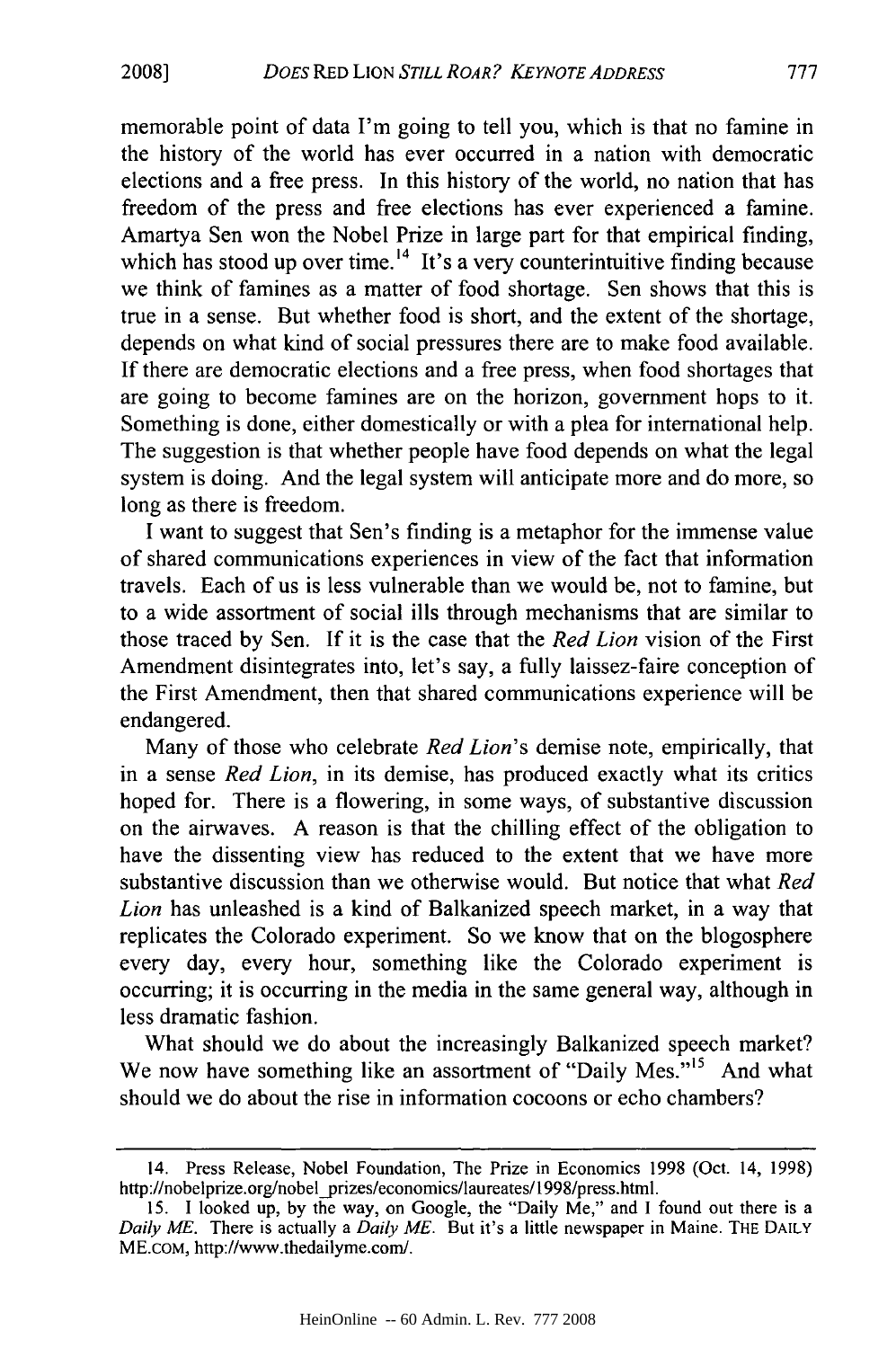It is quite possible that what we should do now is nothing. It will be most intriguing to hear what the panelists have to say about ways of reviving *Red Lion's* admirable ends in a communications universe where *Red Lion's* means are most ill-suited. One question is whether a great deal can be done privately, not publicly. Two little ideas with respect to private solutions might emerge spontaneously, or may be encouraged through purely moral suasion by the FCC. They are, first, more and better linking behavior; and, second, deliberative fora. The first idea is that those of us who are engaged in producing material on blogs, or anywhere else, ought to use links much more aggressively as a way of giving kind of a tip-of-thehat or nod in the direction of those who have reasonable dissenting views. If we find ourselves expressing contempt at those who disagree with us, we should rethink. Links can be used much more respectfully and creatively as a way of creating something like street comers on the Internet. CNN, Fox, and other providers of news can do the same thing.

The second point is that the *Red Lion* vision of something like deliberative democracy could be promoted through public spaces on the Internet and through the media much more effectively than our current practice. Deliberative fora can be created in an instant. There are fascinating experiments starting in this vein, in which we create something like a public space in which lots of points of view are expressed on lots of topics. There is a lot of work to be done by lawyers, people who know how to create websites, and political theorists that would create for our era something like what *Red Lion* was trying to approve for its era.

I am just about done. I have a story for you and then one last quotation. Here's the story: There is a terrific political scientist at Stanford named James Fishkin, who has been interested for many years in the discussion of undiverse people. What Fishkin is trying to create is something that mixes Boulder and Colorado Springs, but much more ambitiously than just Boulder and Colorado Springs. He gets people together who are very diverse and brings them physically into the same space to talk about issues. And he sees what happens.<sup>16</sup>

What Fishkin did a few years ago was to get a group of people into Texas to talk about a number of issues, one of which was welfare policy. In one of the small groups there was an African-American woman from New York who was talking about her family and its needs. She was a single mother with kids. And she was talking about the economic difficulty and what was necessary to help her kids eat and have clothing and such.

<sup>16.</sup> For a detailed view of Professor Fishkin's research, see generally JAMES S. FIsHKIN, THE **VOICE** OF THE PEOPLE: PUBLIC OPINION **AND** DEMOCRACY (1995), which discusses how public opinion comes about and its consequences.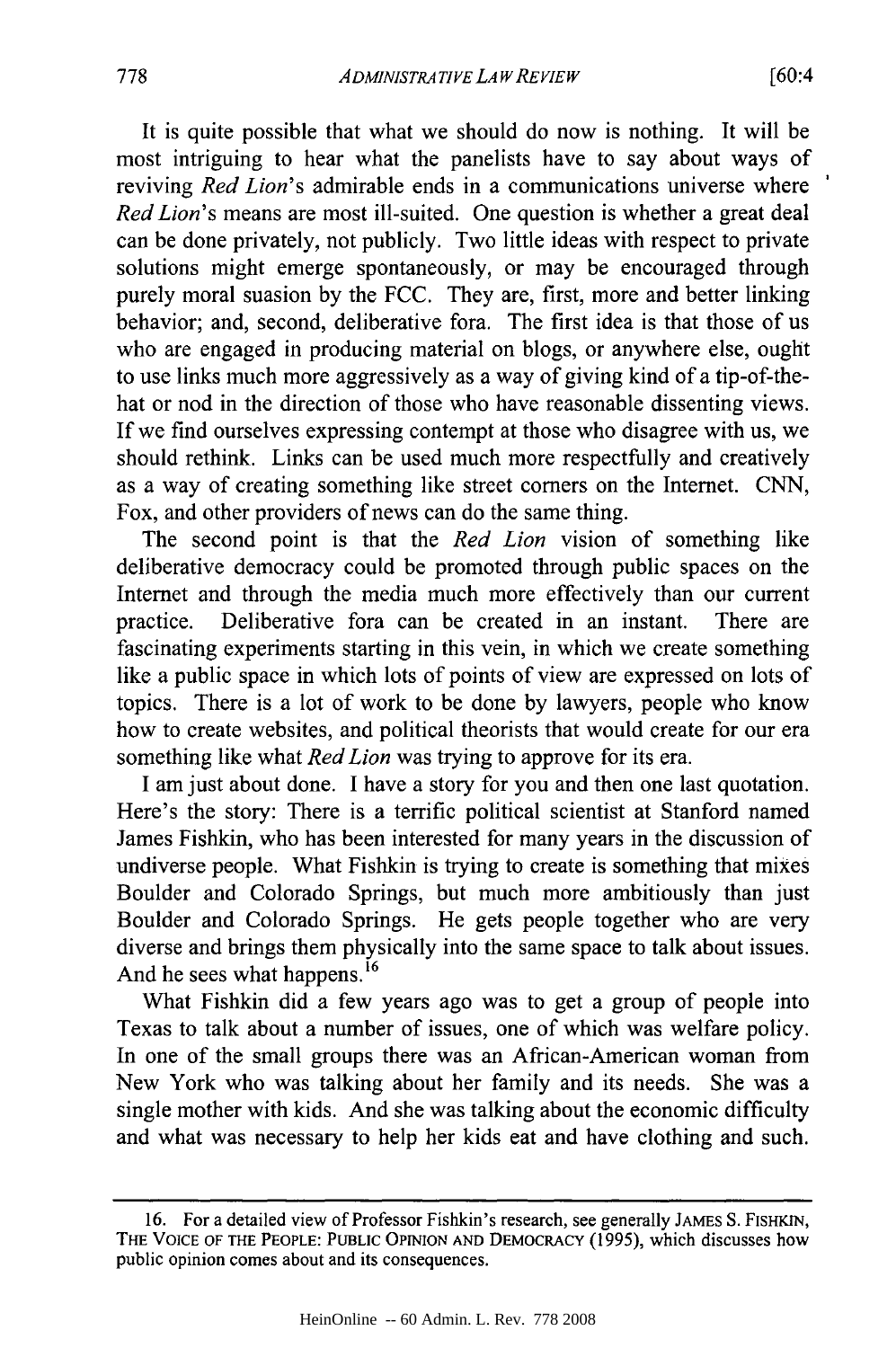There was also a farmer from Oklahoma who was in this small group of four or five people who was getting increasingly agitated as she was speaking. Finally he exploded and said to her, roughly, "You know, in the United States, the country where I live, a family means a father, a mother, and at least one child. You keep using the word family, but you don't have a family. Don't you dare use the word 'family' in my presence." She was silenced for a while, but they were in that group for a few days. They didn't exchange any words, one to the other. There was discussion from her to other people in the group and from him to other people in the group, but it was frozen-worse than icy. As the woman left on Sunday to go home, to leave for the plane, someone tapped her on the shoulder. And she looked up, and there was the Oklahoma farmer staring down at her. She said, quietly but uneasily, "Yes?" And he said to her with some sternness, "What are the three most important words in the English language?" And she said with some trepidation, "I don't know." He said, "I was wrong."

The quotation is from John Stuart Mill:

It is hardly possible to overrate the value, in the present low state of human improvement, of placing human beings in contact with persons dissimilar to themselves, and with modes of thought and action unlike those with which they are familiar .... Such communication has always been  $_{17}$  and is peculiarly in the present age, one of the primary sources of progress.

Thank you.

#### QUESTION-ANSWER SESSION

#### *Professor C. Edwin Baker:*

**I** always find you persuasive, but I like to needle you every chance I get. When you use the Sen example, it occurs to me that, though everything you said about his report is accurate, when he said we need a free press, it is not at all obvious that there was a free press that met fairness obligations, balance obligations. Certainly the idea of a free press did not imply an administrative state breathing down the neck of the media. So what I wonder is whether or not what was important for his discussion was a press that could take a variety of forms and that *anything* would have been inclined against the type of press that *Red Lion* seemed to be calling for. In the context of that, it also occurs to me that the protestors (who, I agree with you, perform an absolutely vital role in a democracy and that we have to have spaces for) in no way have to be balanced or objective. In fact, to the extent that they are, they may be undercutting what they're trying to

<sup>17.</sup> JOHN **STUART** MILL, PRINCIPLES **OF** POLITICAL ECONOMY **581** (Sir William Ashley ed., Augustus M. Kelley Publishers 1987) (1848).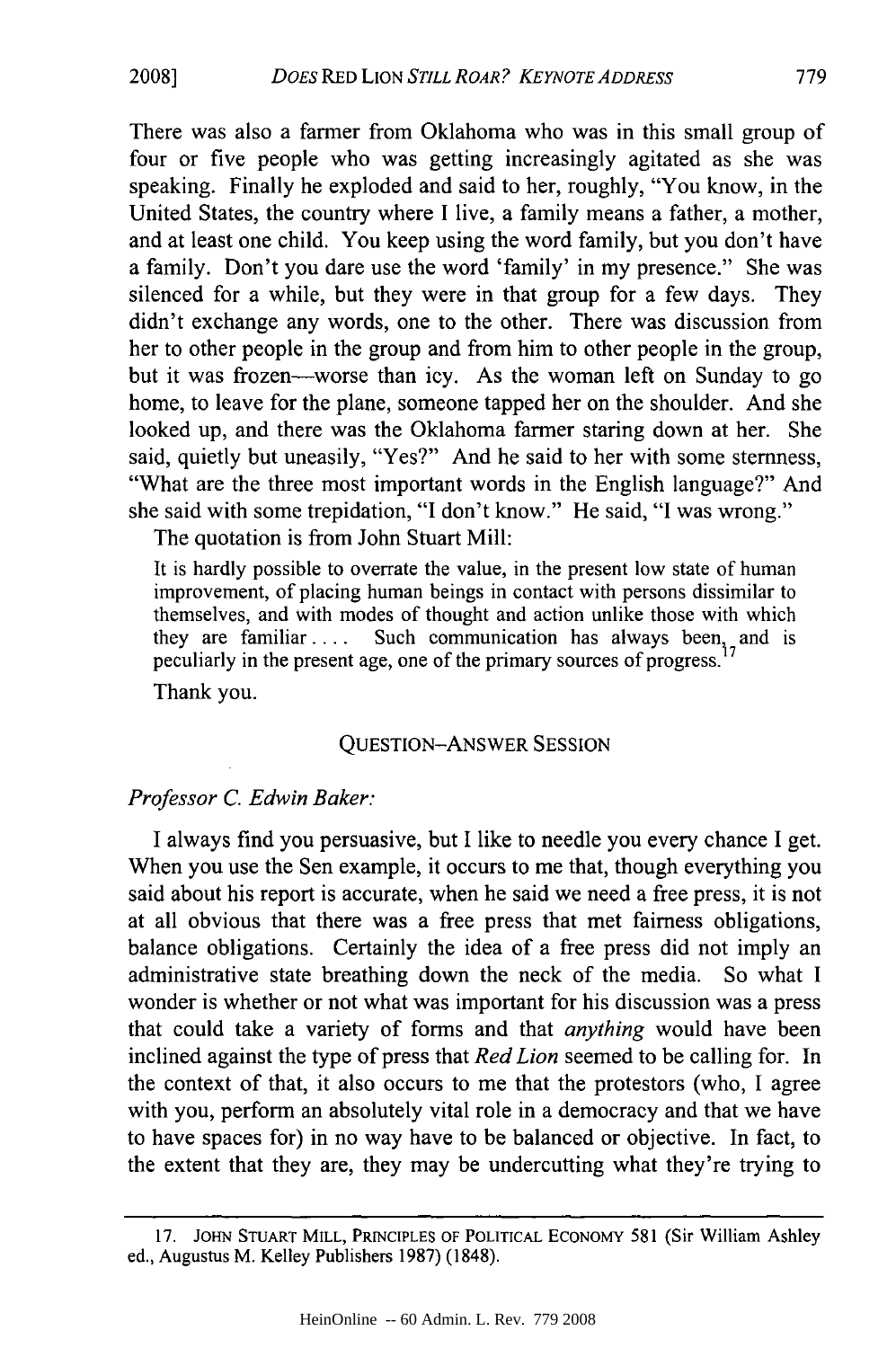accomplish. And then the final point is—and I think you probably would agree with this, but I think it needs to be noted—that though we may need some in media that talk about common problems that are at least interesting to everybody, it is not at all clear that we don't equally need media that grab up countervailing views. In fact, one might imagine two different candidates for the Democratic nomination: one that thinks that what we need is to highlight class division (he fell by the wayside); and another that wants to transcend the differences. I suspect there's room for both of them. However, if one doesn't make some room for the "Daily Me" or for the people in Boulder to talk to the people in Boulder and the people in Colorado Springs to talk to the people in Colorado Springs, we might not have critique in society. We might just have a "blah," centrist type of democracy.

#### *Sunstein:*

Thank you. Professor Baker is maybe the world's best analyst of these questions. I answer him with some self-doubt, but let me give it a try. I used the Sen example of famines to discuss the importance of sharing communications experiences so that information travels. The fear was that if we have a Balkanized speech universe in which a bunch of people are reading about *X, Y,* and *Z* and others are reading about *A, B,* and *C,* and there's some self-sealing in terms of the narratives and concerns, then the safeguards that Sen's example is a metaphor for will not be forthcoming. Maybe one way to put this is, suppose you have a group of people who are really worried about some natural disaster, like whether there is going to be a hurricane, and that we ought to evaluate whether to exit New Orleans. And suppose we have another group of people who are in a social network that says that we have heard these warnings a million times; we don't have to be concerned about this; the government is always blowing smoke; let's stay here, we'll be fine. Then the first group is going to live and the second group is going to die. You know that I didn't make that up. So Professor Baker is right. The notion of shared communications experiences is not a plea for an administrative state, but it is a plea for a kind of social architecture such that the information travels. If the *Red Lion* apparatus doesn't do that, then we had better think of mechanisms that will.

On the protestors' not being balanced, you could imagine a *Red Lion* vision of the communications of radio and TV in which the particular people who are on are not, themselves, balanced; but they are not going to be the only people who are on. If you listen to Rush Limbaugh, as I do, the fact that he's not all that balanced needn't be alarming. But what might be alarming is if people listen *only* to him and do not listen to other people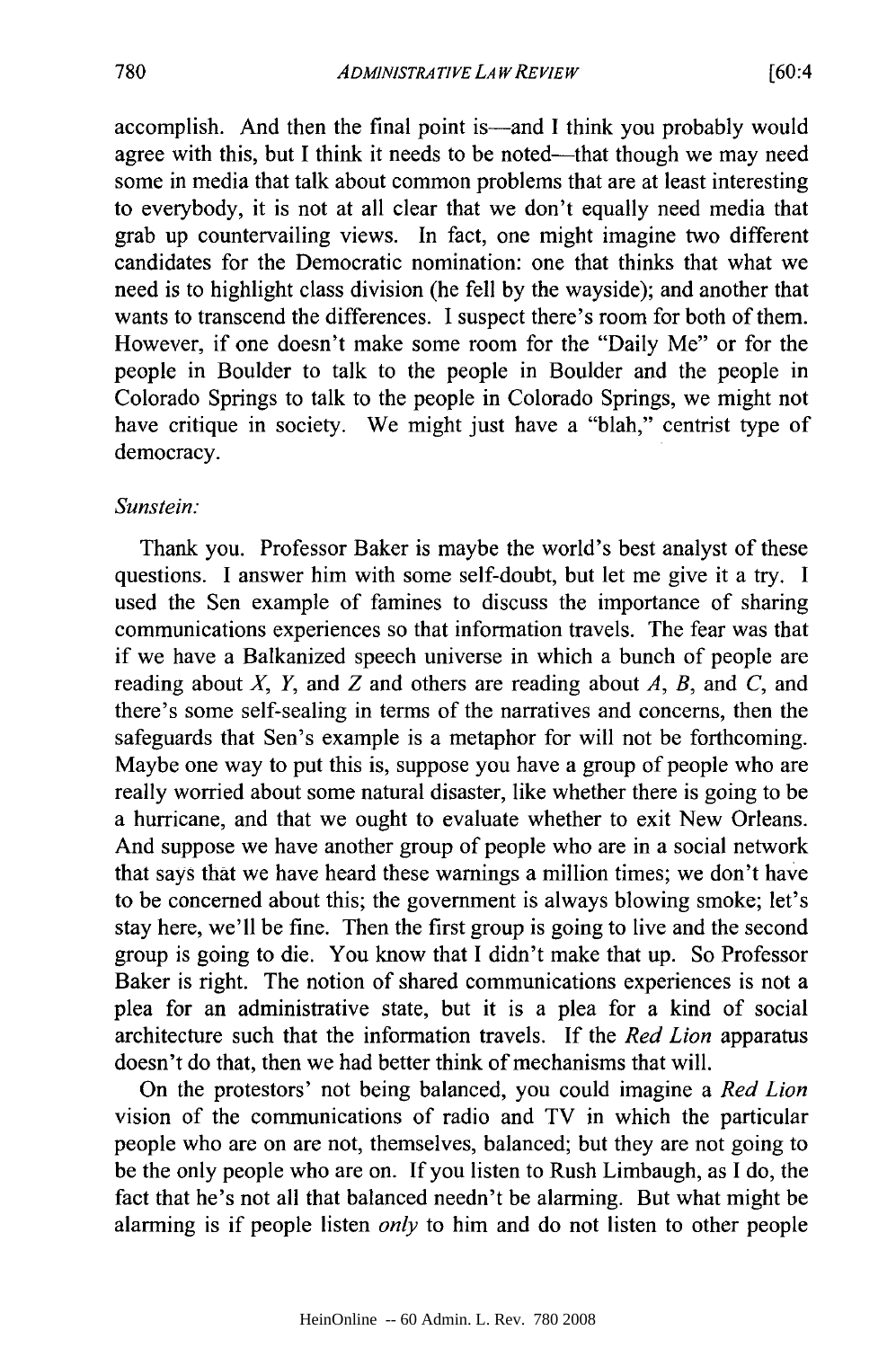with diverging viewpoints who are also unbalanced. A good communications universe, I suggest, includes people who have extreme positions of multiple sorts. The danger occurs (and this is already occurring in the blogosphere) where lots of people self-sort so that they think climate change is a hoax, believed by dupes, and ridiculous fake science. And millions of Americans do believe that in a way that has political consequences. You can think of your own favorite examples. So I agree with you entirely that the protestors needn't be balanced. But we want to create an architecture of free speech for whatever mechanisms are consistent with the best arguments that we like about *Red Lion* and that promote the serendipity and unanticipated exposures on the one hand, and an array of shared experiences on the other.

Your third point is the deepest, I think, which is that we do want some places where people are revved up. That is crucial. I have a friend who played a role in breaking down the Soviet Union. He said what made the breakdown possible was that we anti-Communist types banded together a little bit and charged ourselves up. If we didn't have a little information network that had some self-enclosure, that never could have happened. So surely, those who like *Red Lion* in some ways—or at least its vision should agree that there is room for associational liberty in which people in Boulder do get charged up and people in Colorado Springs also get charged up.

Law professor Heather Gerken calls this "second-order diversity."<sup>18</sup> I have been speaking of diversity *within* institutions, and what she is speaking of is diversity *across* institutions. So you could have Massachusetts, which is sometimes a little liberal polarization machine, and you could have Utah, which is sometimes a conservative polarization machine, and then we all benefit from having Utah and Massachusetts. That's true. The only qualification is that it is very good if, at some time, the people from Massachusetts hear what the people from Utah think, and don't just think of them as enemies or foreigners, or as stupid, and vice versa. If this self-sorting occurs, then I would hope that our *Red Lion*maybe that can be a project of our Symposium, to think of what our *Red Lion* would look like--our *Red Lion* would honor those niches. We want people to come out of their niches once in a while to listen to other niches.

#### *Question:*

There's a lawsuit brought by Yale against John Yoo, a law professor in

<sup>18.</sup> *See* Heather K. Gerken, *Second-Order Diversity,* 118 HARV. L. REv. 1099, 1108 (2005) (defining "second-order diversity" as seeking variation *"among* decisionmaking bodies, not *within* them").